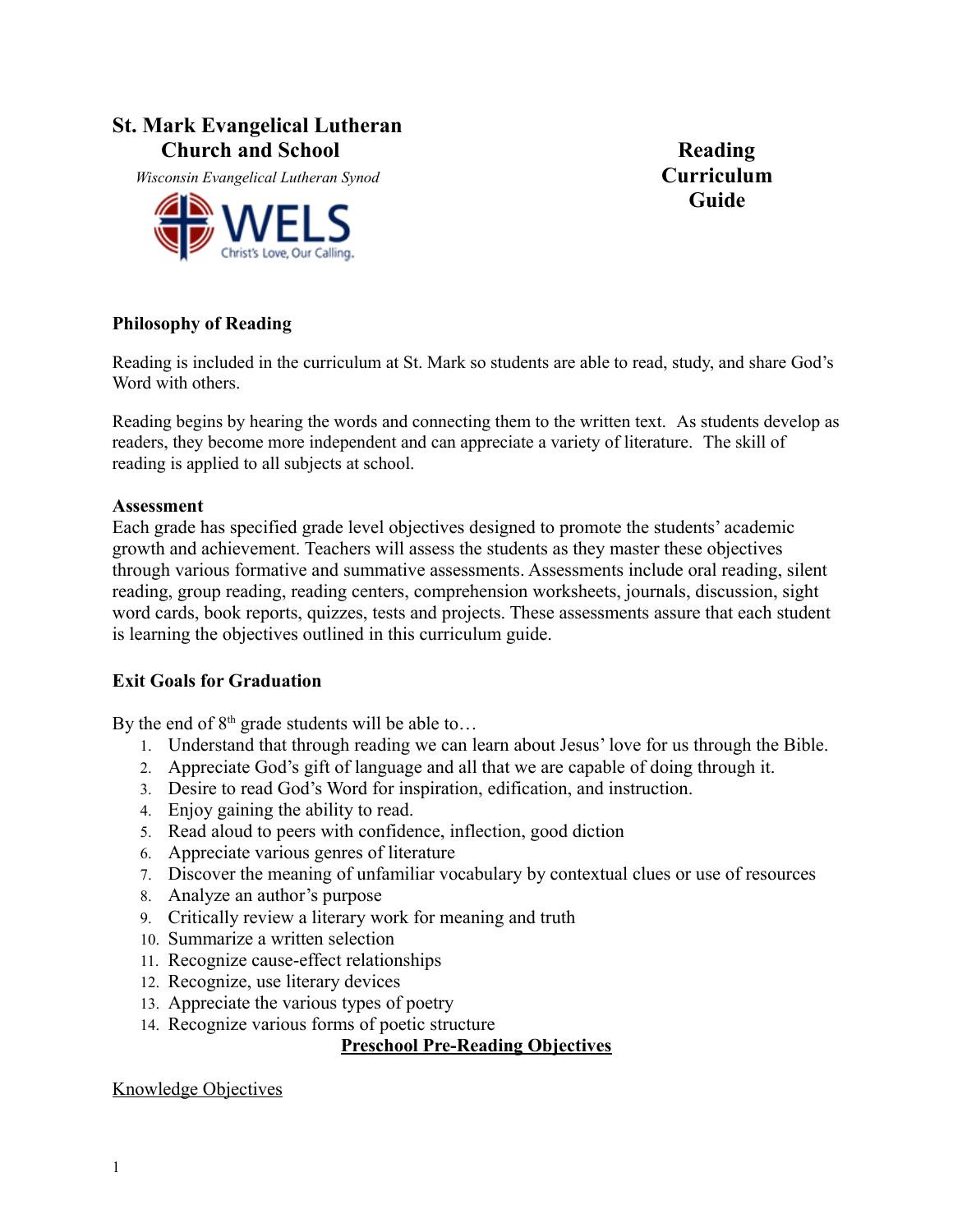- 1. Students will understand that the alphabet represents the sounds of spoken language and the letters of written language.
- 2. Students will use writing and illustrations to represent and communicate thoughts or ideas.
- 3. Students will realize the value of asking questions to gather information or clarify understanding.

### 4.

## Attitude/Belief Objectives

1. Students will understand that through reading they are able to independently study God's Word and grow in the grace and knowledge of their Savior Jesus Christ.

- 2. Students will show appreciation for books and other reading materials.
- 3. Students will chose God-pleasing content in their choice of reading materials.

4. Students will know that everyone is a reader at varying levels of God-given developmental abilities.

5. Students will understand that reading is an essential life skill, but also an opportunity to explore personal interests and educational knowledge.

## Skill/Behavior Objectives

1. Students will show understanding of how print in the English language works: left to right, top to bottom, front to back.

2. Students will recognize letters and their sounds in familiar words, especially in their own name.

- 3. Students will identify words that begin or end with the same sound.
- 4. Students will show understanding of concept words and sequence of events.
- 5. Students will make some letter/sound connections and identify some beginning sounds.

6. Students will use a combination of letter sounds, familiar environmental print and picture cues to recognize a printed word.

- 7. Students will recognize that most speech sounds are represented by single letter symbols.
- 8. Students will recognize and name most, if not all, upper and lowercase letters of the alphabet.
- 9. Students will correctly use upper and lowercase letters in their writing.
- 10. Students will understand that print, as well as illustrations, carry the message in a book.
- 11. Students will know that books have a title, author, and illustrator.
- 12. Students will choose reading activities and respond with interest and enjoyment.
- 13. Students will recognize familiar environmental print.
- 14. Students will understand that books have characters, a sequence of events and story plots.

15. Students will label pictures using scribbles, letter-like forms or letters to represent words or ideas.

- 16. Students will begin to use their knowledge of sounds and letters to write words.
- 17. Students will voice observations about words, pronounce them and comprehend them.

18. Students will draw, dictate to others or begin to write to communicate an idea, tell a story and/or explain their drawings and writings to others.

19. Students will use rebuses to learn songs, poems, Bible passages and recitations.

20. Students will use their own experiences, imagination and information observed in illustrations to formulate stories.

## **Kindergarten Reading Objectives**

## **By the end of kindergarten the students will:**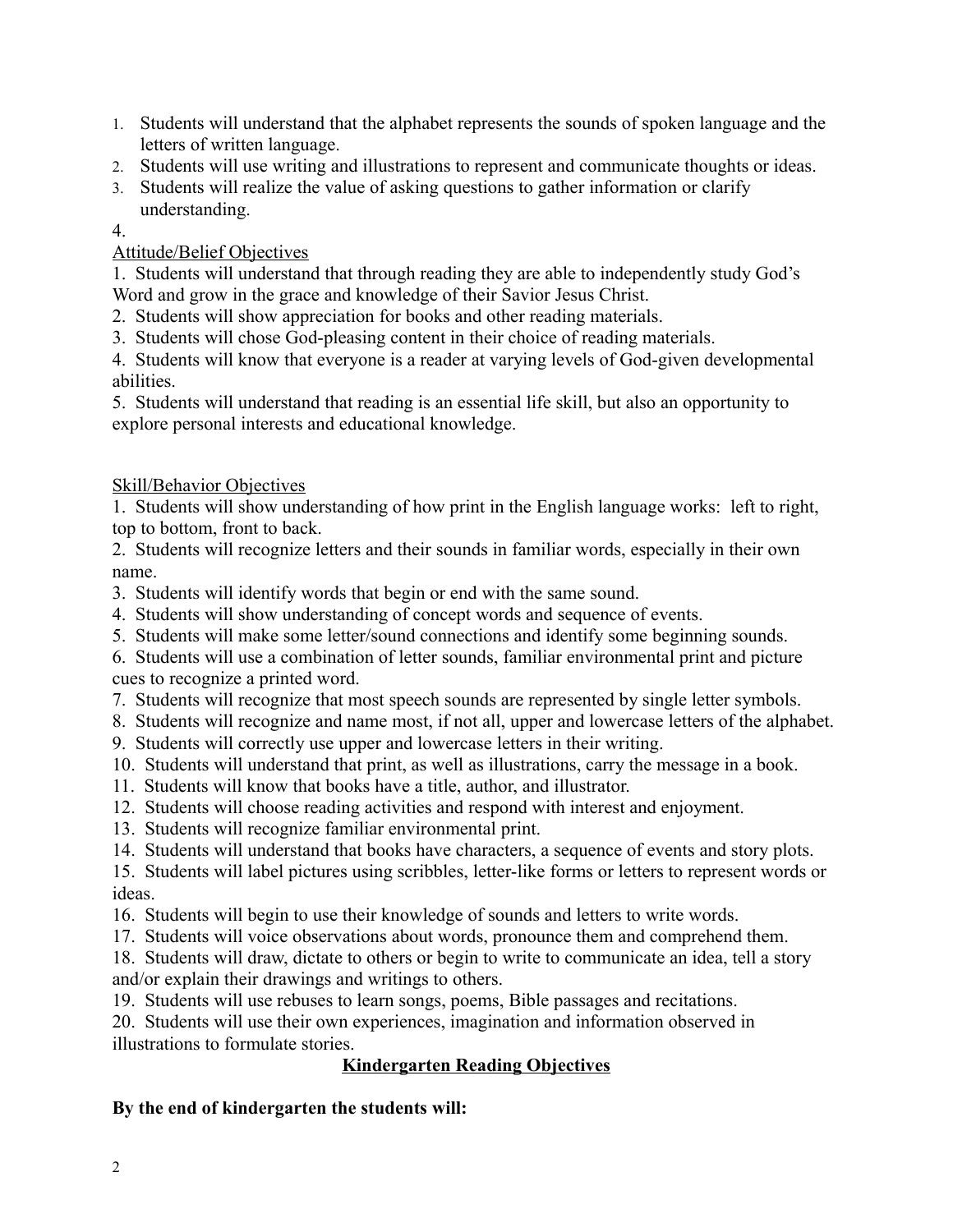- 1. Recognize all 28 letters of the alphabet (includes print g and a), upper and lower case.
- 2. Produce the sounds of all consonants, including soft C and G and all vowel sounds, long and short.
- 3. Identify the beginning sound of a word.
- 4. Identify the ending sound of a word.
- 5. Identify the medial vowel sound in CVC words.
- 6. Blend two consonants.
- 7. Blend the sounds together to read 3-4 letter words.
- 8. Listen to a story for comprehension and answer content questions.
- 9. Understand the term "action word".
- 10. Read common high-frequency sight words by sight.
- 11. Distinguish between similarly spelled words by identifying the sounds of the letters that differ (word families).
- 12. Read short stories as a class and answer questions for comprehension.
- 13. Recognize rhyming words.
- 14. Be able to say a word that rhymes with a given word.
- 15. Recite the alphabet.
- 16. Sequence story pictures.
- 17. Page through books from front to back.
- 18. Distinguish likenesses and differences.
- 19. Complete an unfinished story.
- 20. Describe the characters of a story.
- 21. Describe the setting of a story.
- 22. Know the terms author and illustrator.
- 23. Retell a story.
- 24. Know to read from left to right, top to bottom, and front to back.
- 25. Knows the difference between fantasy and real life.
- 26. Be able to act out simple stories.
- 27. Read emergent-reader texts with purpose and understanding.
- 28. Recognize common types of texts (story books, fairy tales, Bible stories, poems)
- 29. Understand that words are separated by spaces in print. (finger spaces)
- 30. Be able to tell how many syllables are in a word.
- 31. Blend and segment the onset and rime of single syllable words.

#### **Kindergarten Scope and Sequence:**

1st quarter sight words: red, pink, yellow, black, blue, orange, brown, purple, green, white to, little, am, is, the, a, I, God, have

2nd quarter sight words: for, Jesus, my, we, he, like

3rd quarter sight words: see, you, she, look, they, of, me, with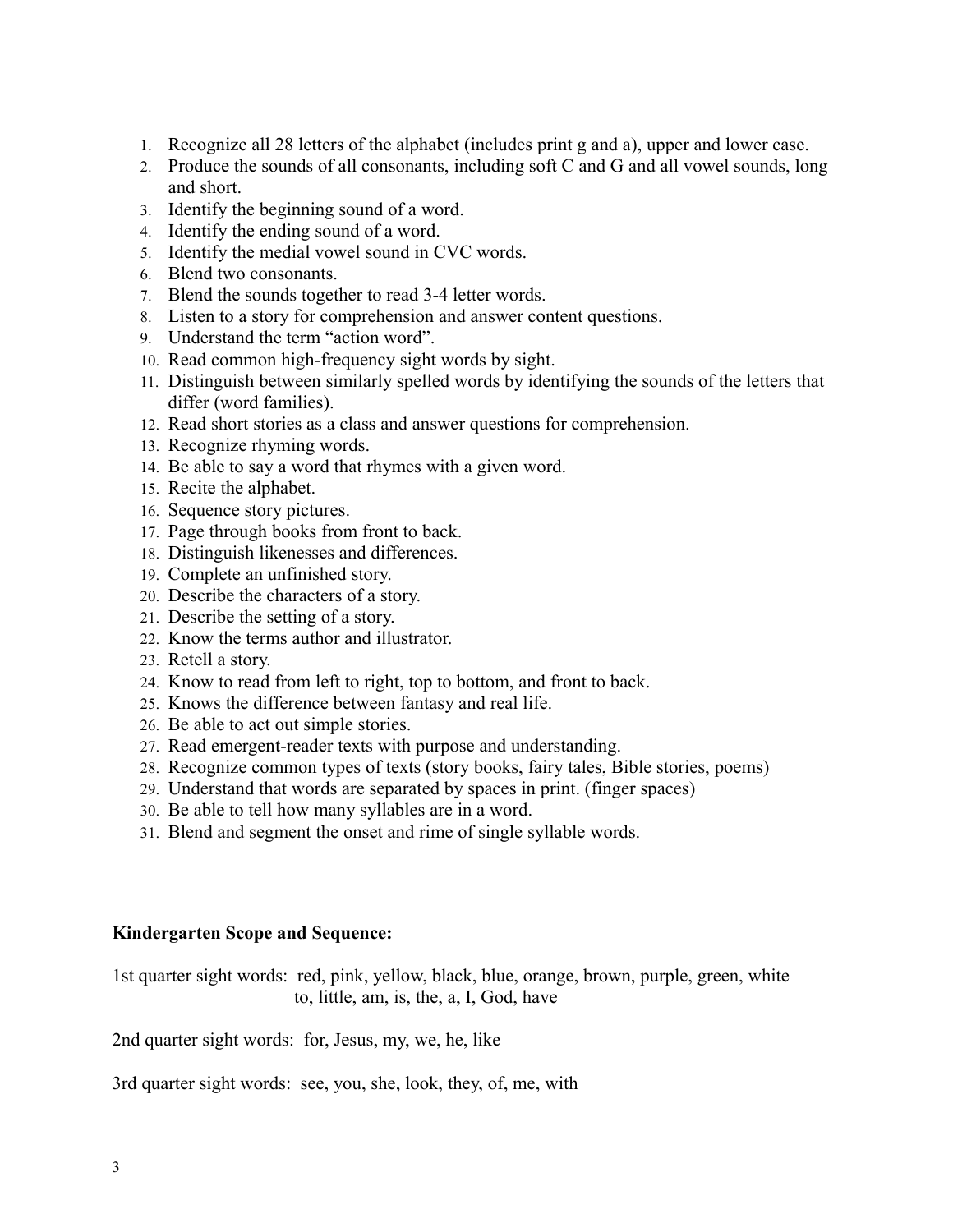4th quarter sight words: go, come, that, here, from, do, said, are, was, what, where

The alphabet is taught in this order throughout the year: M-T-A-S-P-C-I-N-B-R-D-K-F-O-H-L-blends-G-E-J-W-X-U-V-Z-long vowel sounds

### **Resources:**

Reading Street, Scott Foresman 2008 Common Core State Standards for English Language Arts Various children's books

 **1 st Grade Reading Objectives**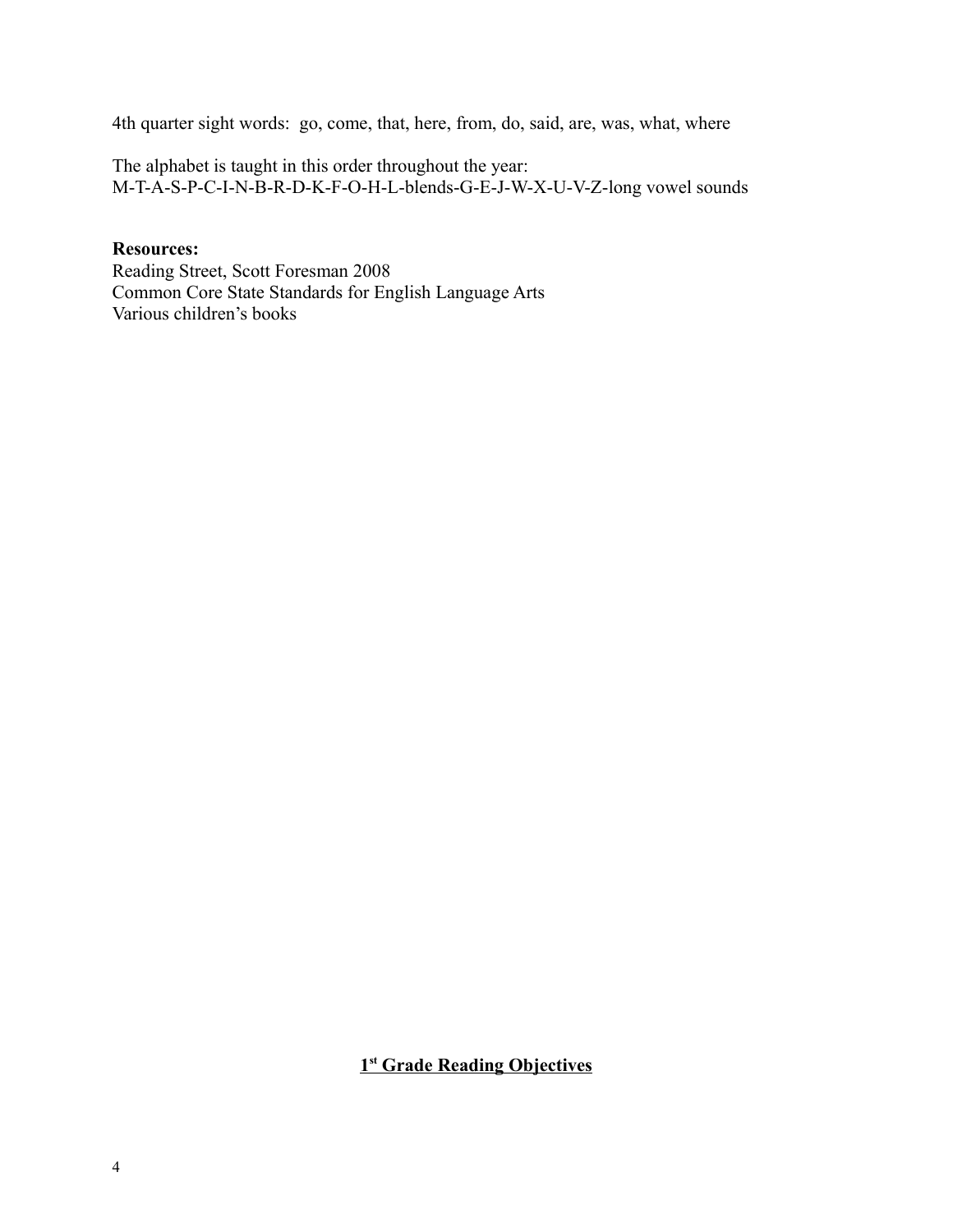By the end of first grade the students will:

- 1. Recognize the alphabet and number words and be able to write them.
- 2. Write sentences.
- 3. Identify complete sentences and their naming and action parts.
- 4. Identify both asking and telling sentences.
- 5. Identify singular and plural naming words.
- 6. Be able to read, listen to, and enjoy literature both fiction and nonfiction.
- 7. Be able to read and use sight words.
- 8. Use phonics and structural analysis to decode unknown words.
- 9. Be able to name words with opposite meanings, words that rhyme and compound words.
- 10. Be able to distinguish between naming and action words.
- 11. Use picture clues to read and understand words.
- 12. Be able to alphabetize to the first letter.
- 13. Be able to read from top to bottom, left to right, and front to back.
- 14. Be able to read aloud smoothly.
- 15. Be able to do partner and choral reading.
- 16. Be able to retell and summarize reading selections.
- 17. Apply comprehension skills: note details, make predictions, compare and contrast.
- 18. Apply comprehension skills: categorize, draw conclusions, classify, and sequence.
- 19. Apply comprehension skills: know the story structure and make inferences.
- 20. Be able to read and comprehend word endings: possessives, -ed, -ing, and plurals.
- 21. Be able to apply basic phonetic analysis: initial and final consonants initial digraphs, blends and CVC word patterns.
- 22. Use semantic and syntactic analysis to decode unknown words.
- 23. Analyze problems and offer solutions.
- 24. Draw logical conclusions based on the story.
- 25. Write a story.
- 26. Distinguish between fantasy and realism.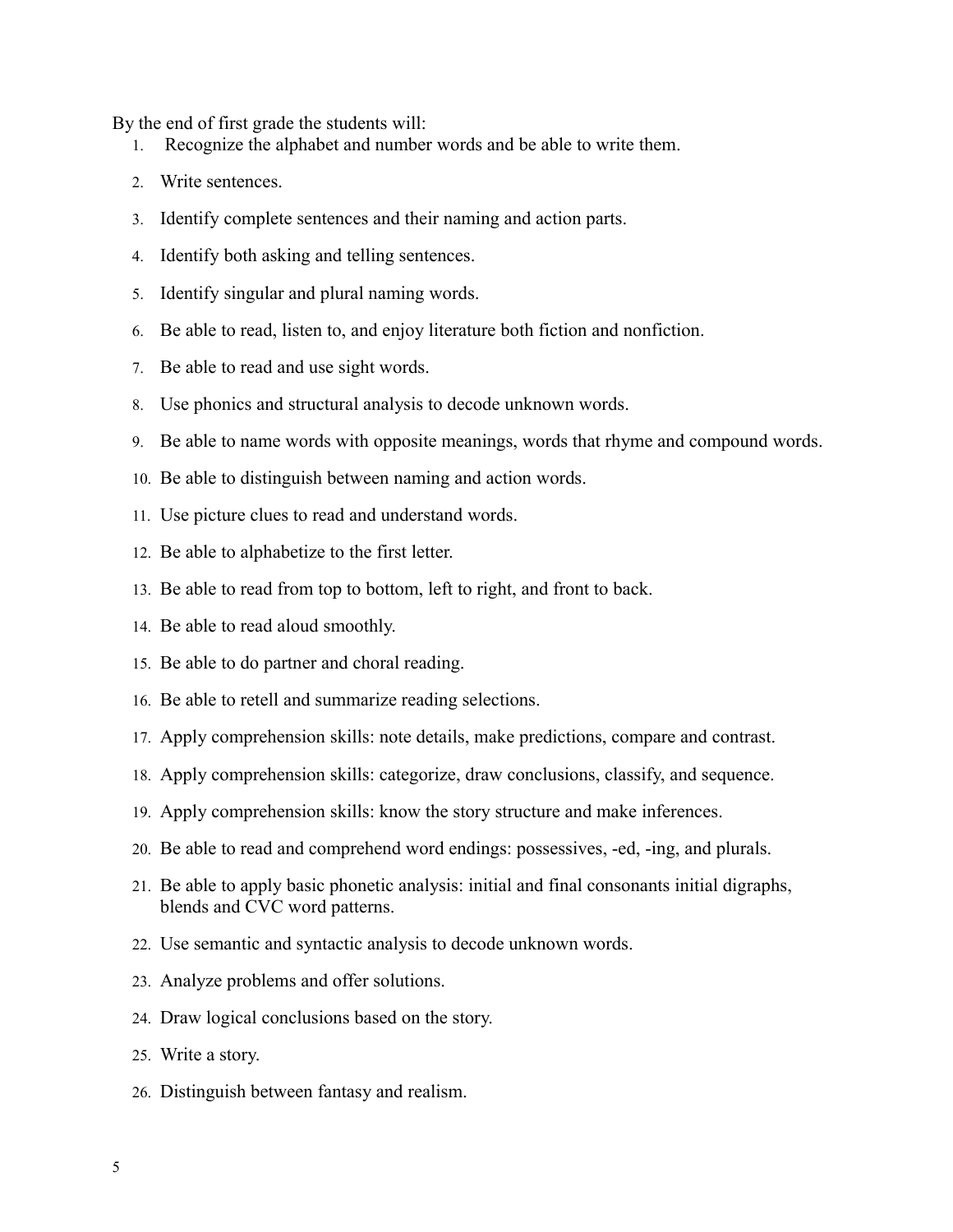- 27. Be able to tell the main idea and sequence.
- 28. Be able to predict what will happen next.
- 29. Be able to tell about setting and plot.
- 30. Be able to identify cause and effect.
- 31. Recognize how things and people grow and change with time.
- 32. Recognize that people and animals live in many different environments.
- 33. Recognize that family and friends help one another and share together.
- 34. Be able to read our Bible lessons.
- 35. Be able to choose books which interest them and books which they can read.

## **Scope and Sequence:**

| September: | Moonbear's Books<br>Annie, Bea, and Chi Chi Delores<br>One Red Rooster<br>My Five Senses<br>Individual small books that the children can read     |
|------------|---------------------------------------------------------------------------------------------------------------------------------------------------|
| October:   | When This Box is Full<br>The Chick and the Duckling<br>Pumpkin, Pumpkin<br>My River<br>Individual small books for the children to read.           |
| November:  | Citybook<br>Listen to the Desert<br>The Country Mouse and the City Mouse<br>Books for our guided reading groups also.                             |
| December:  | On Top of Spaghetti<br>The Foot Book<br>The Lady with the Alligator Purse<br>Peanut Butter and Jelly<br>Books for our guided reading groups also. |
| January:   | The Doorbell Rang<br>The Little Red Hen<br><b>Flower Garden</b><br>Books for our guided reading groups.                                           |
| February:  | The Itsy Bitsy Spider                                                                                                                             |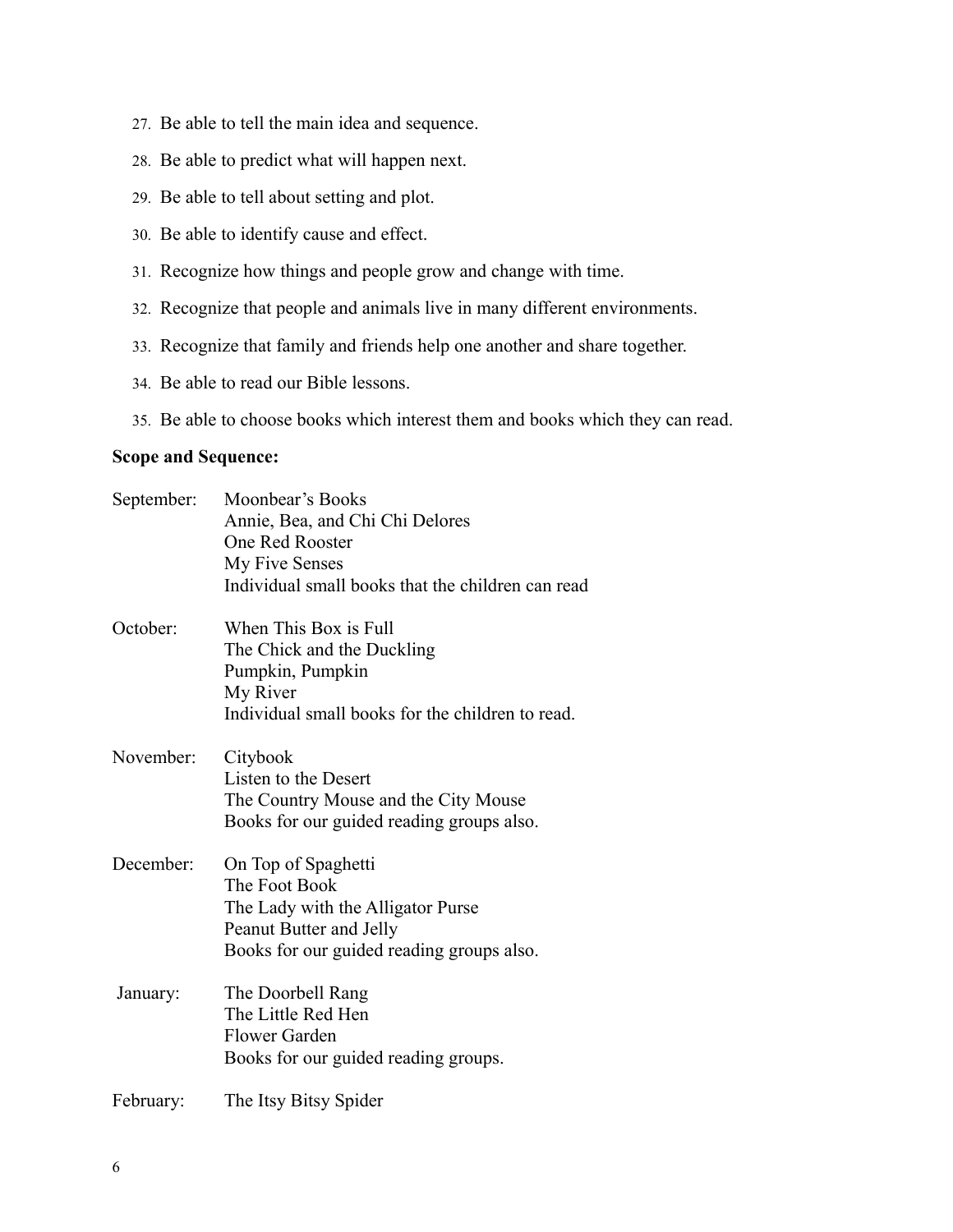|        | The Very Hungry Caterpillar<br>A Color of His Own<br>EEK! There's a Mouse in the House<br>Books for our guided reading groups.                                           |
|--------|--------------------------------------------------------------------------------------------------------------------------------------------------------------------------|
| March: | There's An Alligator Under My Bed<br>If You Give a Moose a Muffin<br>If The Dinosaurs Came Back<br>Many of Dr. Seuss's books read individually and for the entire class. |
| April: | George Shrinks<br>The Tug of War<br>A Mother for Choco<br>Something from Nothing                                                                                         |
| May:   | One of Three<br><b>Fishy Facts</b><br>Enzo the Wonderfish<br>Swimmy                                                                                                      |

#### **Grade 1 Resources:**

Cooper, David J., and Pikulski, John J., et al. WELCOME. Boston, MA: Houghton Mifflin Company, 2001. HELLO. Boston,MA: Houghton Mifflin Company, 2001. SHARE.Boston,MA: Houghton Mifflin Company, 2001. SURPRISE. Boston, MA: Houghton Mifflin Company, 2001. Many big books. Various children's books.

#### **2 nd Grade Reading Objectives**

\*Common Core State Standards for English Language Arts and Literacy Grade 2 Students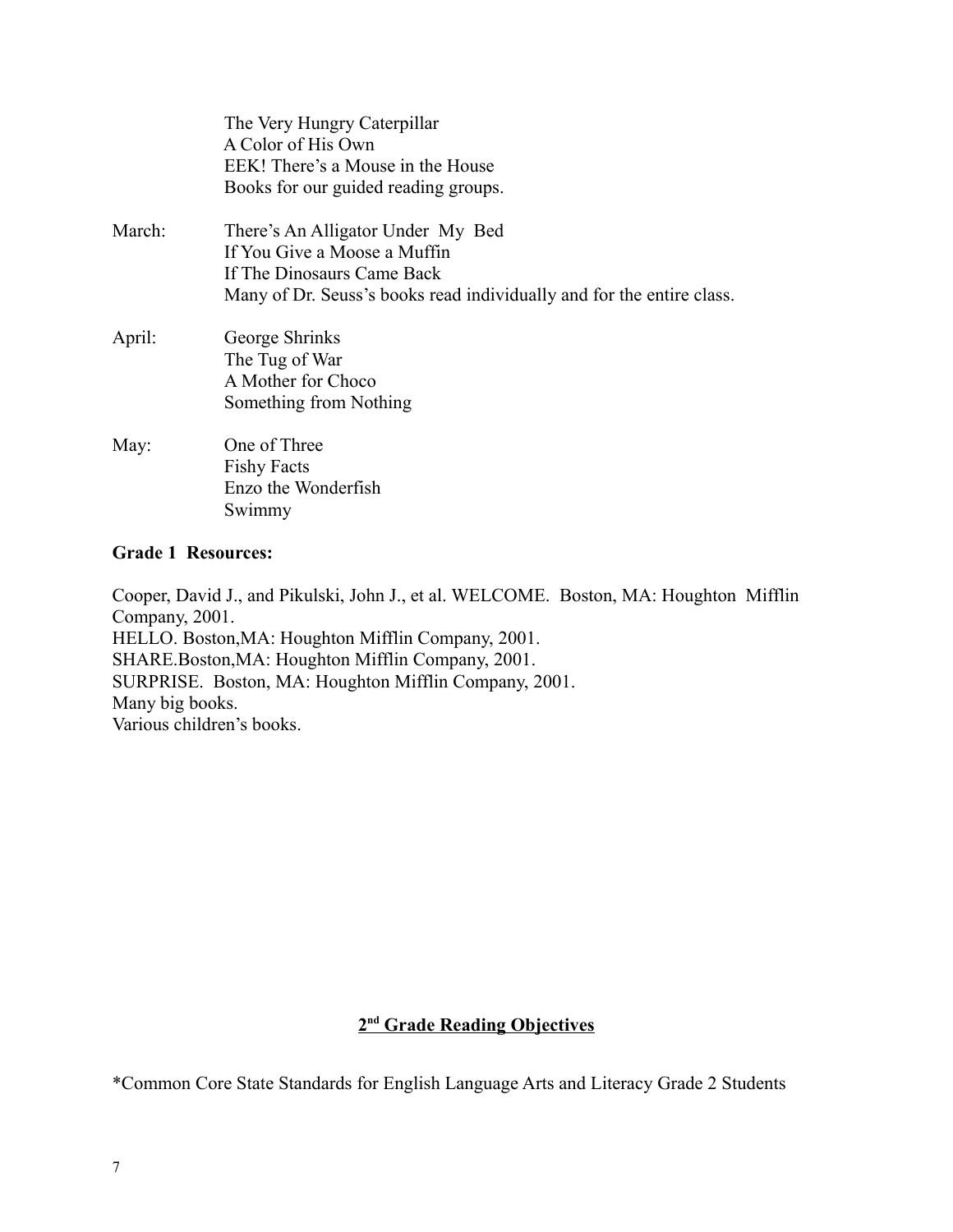### **The students will….**

\*Ask and answer such questions: who, what, where, when, why, and how to demonstrate understanding of key details in a text.

\*Identify the main topic of a multiparagraph text.

Correctly determine if a text is fiction or non-fiction and the purpose of text (informational, narrative, etc)

Compare fantasy and realism

Make inferences to predict future outcomes

Activate the use of prior knowledge when reading

Determine the meaning of unknown words and phrases in a text using decoding strategies

\*Use context to confirm or self-correct word recognition and understanding, rereading as necessary.

Determine the meaning of unknown words by using a dictionary

\*Know and use various text features to locate key facts and information in a text efficiently. (captions, bold print, subheadings, glossaries, indexes)

\*Identify the main purpose of a text, including what the author wants to answer, explain or describe

Identify the theme of a story and provide examples from the text to support the theme

\*Compare and contrast the most important points presented by two texts on the same topic

\*Describe how characters in a story respond to major events and challenges

\*Recount stories, fables and folktales from diverse cultures, and determine their central message, lesson or moral.

\*Describe how words or phrases supply rhythm and meaning in a story, poem, or story (alliteration, rhymes, repeated lines)

\*Describe the overall structure of a story, including describing how the beginning introduces the story and the ending concludes the action.

\*Acknowledge differences in the points of view of characters

\*Speaking in a different voice for each character when reading dialogue aloud.

\*Read on-level text with purpose and understanding

\*Read on-level text orally with accuracy, appropriate rate and expression on successive readings

#### **Resources:**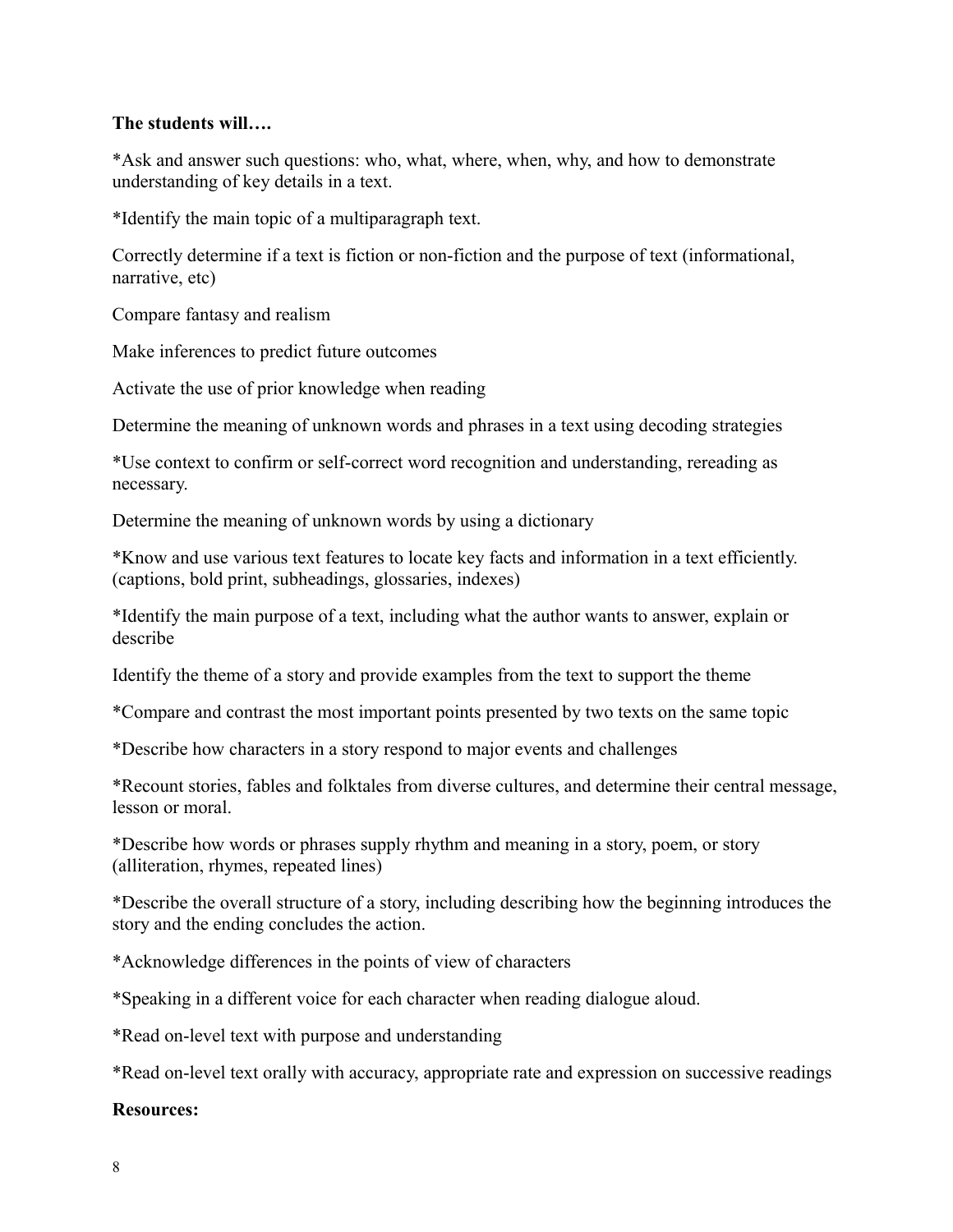Cooper, David J., and Pikulski, John J., Friends. Boston, MA: Houghton Mifflin Company, 2001. ---Treasure. Boston, MA: Houghton Mifflin Company, 2001. Mo Willems books Miss Rumphius The Hat Amelia Bedilia Thanksgiving Day Turkey Gingerbread Man Mike Mulligan #1 Kid Henry and Mudge Where in the World?

# **Grades 3 Reading Objectives**

The students will…

- 1. Use different reading strategies to understand a story.
- 2. Use context clues to understand meaning.
- 3. Predict and infer outcomes in a story.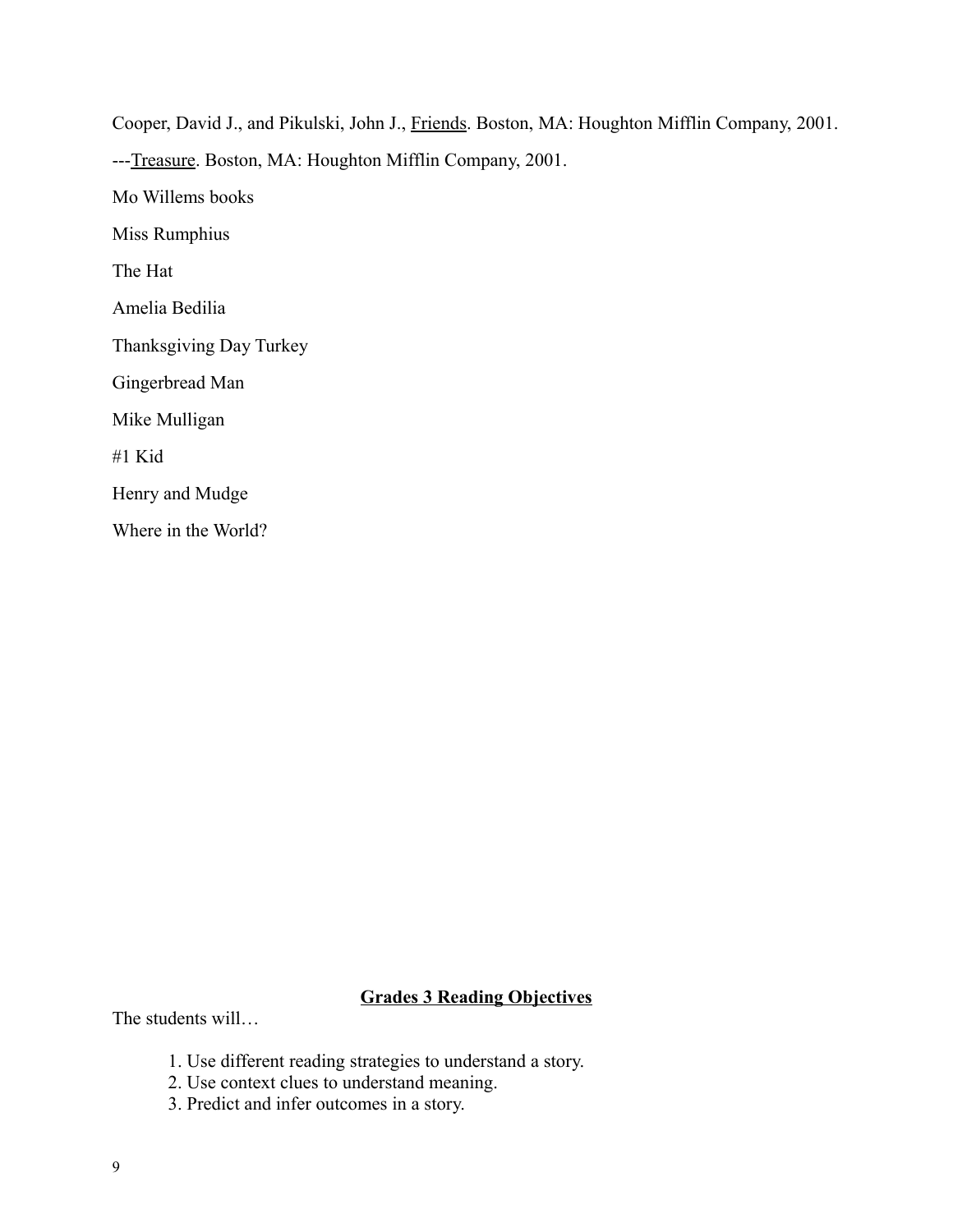4. Evaluate the stories by asking themselves questions as they read.

5. Understand story elements: setting, characters, problems, events, and solution.

- 6. Summarize or retell events in a story.
- 7. Compare and contrast events, stories, and characters.
- 8. Differentiate between fact and opinion.
- 9. Understand the differences between realism and fantasy.
- 10. Understand cause and effect in stories.
- 11. Sequence the events of a story.
- 12. Understand reading strategies.
- 13. Categorize and classify different things in a story.
- 14. Note details in stories.
- 15. Recognize generalizations that authors make.
- 16. Draw conclusions from information.
- 17. Understand the importance of following directions.
- 18. Understand the difference between a metaphor and a simile.
- 19. Identify the topic and main idea of chapters.
- 20. Understand the difference between fiction and nonfiction.
- 21. Identify onomatopoeia.
- 22. Draw conclusions from information.
- 23. Categorize and classify details in a story.

#### **Grade 3 Scope and Sequence**

September

Miss Nelson is Missing

The Three Little Wolves and the Big Bad Pig

The Three Little Javelinas

The Three Little Hawaiian Pigs and the Magic Shark

Stone Fox (Chapter Book)

October A Fruit & Vegetable Man Family Pictures/Cuadros de familia Away from Town City When Jo Louis Won the Title Henry and Ribsy (Chapter Book)

November The Titanic: Lost...and Found Titanic Trivia Polar the Titanic Bear The Blizzard of 1896 Pompeii...Buried Alive Patrick and the Great Molasses Explosion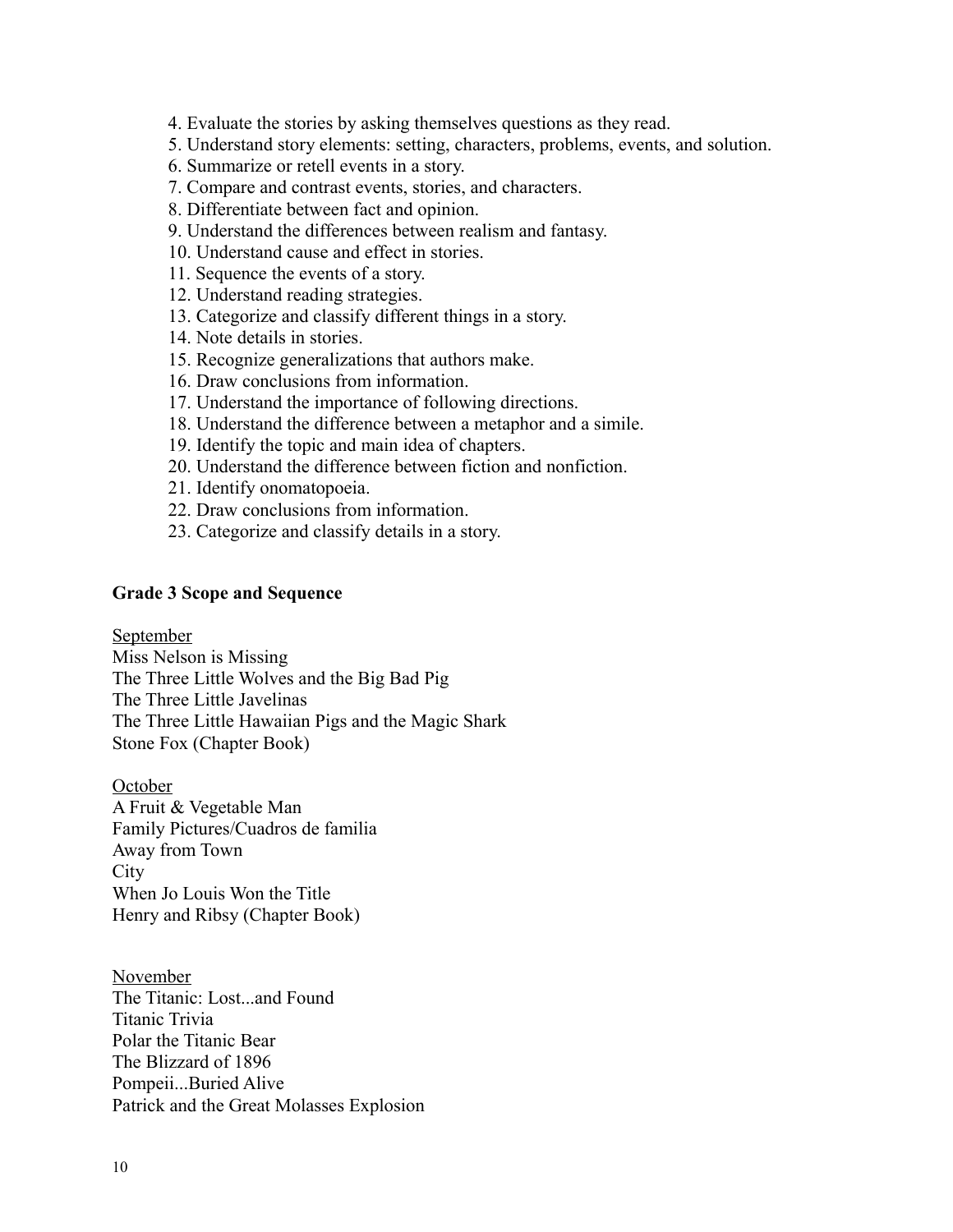Sarah Plain and Tall (Chapter Book) **December** Tony's Bread Sandwiches from Around the World Halmoni and the Picnic Henry and Beezus Chicken Sunday Fun Food Facts Skylark (Chapter Book)

**January** Tornado Alert Who Has Seen the Wind? Storm in the Night Brave Irene Snowflakes Sunflakes Snowflake Bentley Little House on the Prairie (Chapter Book)

February Ramona and Her Mother Mac & Marie & the Train Toss Surprise Say Woof! The Day of a Country Veterinarian

#### **4 th Grade Reading Curriculum**

#### **By the end of grade 4 the students will:**

- 1. Know and apply grade-level phonics and word analysis skills in decoding words.
- 2. Read with sufficient accuracy and fluency to support comprehension.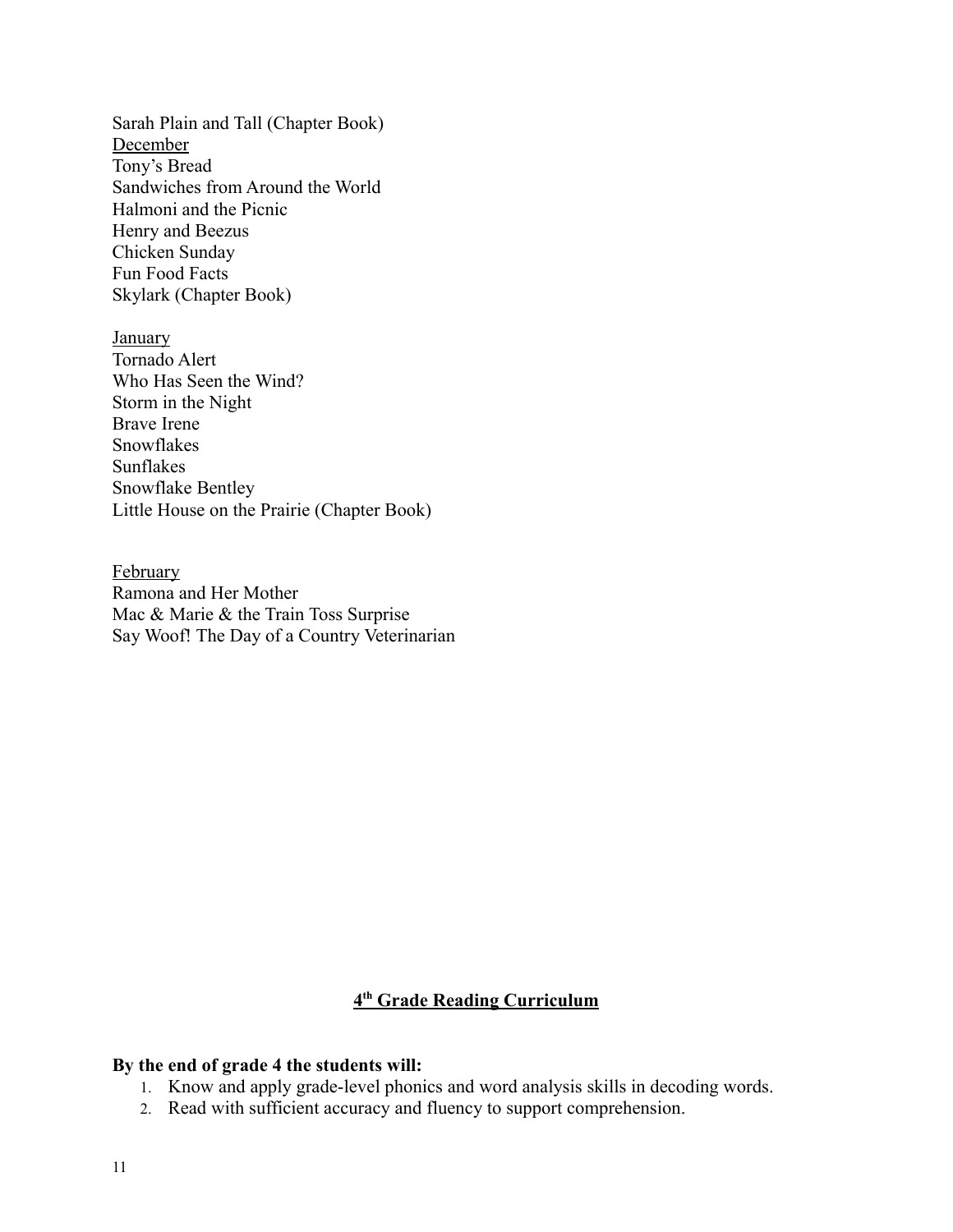- 3. Refer to details and examples in a text when explaining what the text says explicitly and when drawing inferences from the text.
- 4. Determine a theme of a story, drama, or poem from details in the text; summarize the text.
- 5. Describe in depth a character, setting, or event in a story or drama, drawing on specific details in the text (e.g., a character's thoughts, words or actions).
- 6. Determine the meaning of words and phrases as they are used in a text.
- 7. Compare and contrast the point of view from which different stories are narrated, including the difference between first- and third-person narrations.
- 8. By the end of the year, read and comprehend literature, including stories, dramas and poetry.
- 9. Determine the main idea of an informational text and explain how it is supported by key details; summarize the text.
- 10. Read and interpret diagrams, charts, tables, maps, graphs and timelines.

## **Grade 4 Scope and Sequence**

## **August/September**

Farmer Boy Tales of a Fourth Grade Nothing Alice & Alex

### **October**

Stuart Little The Great Kapok Tree Just a Dream Twenty One Dresses

#### **November**

The Lion, the Witch and the Wardrobe The Case of the Curious Whale Watch Julian, Secret Agent/Encyclopedia Brown

## **December**

Mr. Popper's Penguins Statue of Liberty

#### **January**

The Cricket in Times Square The Marble Champ

**February** Charlotte's Web Thurgood Marshall and Equal Rights

## **March**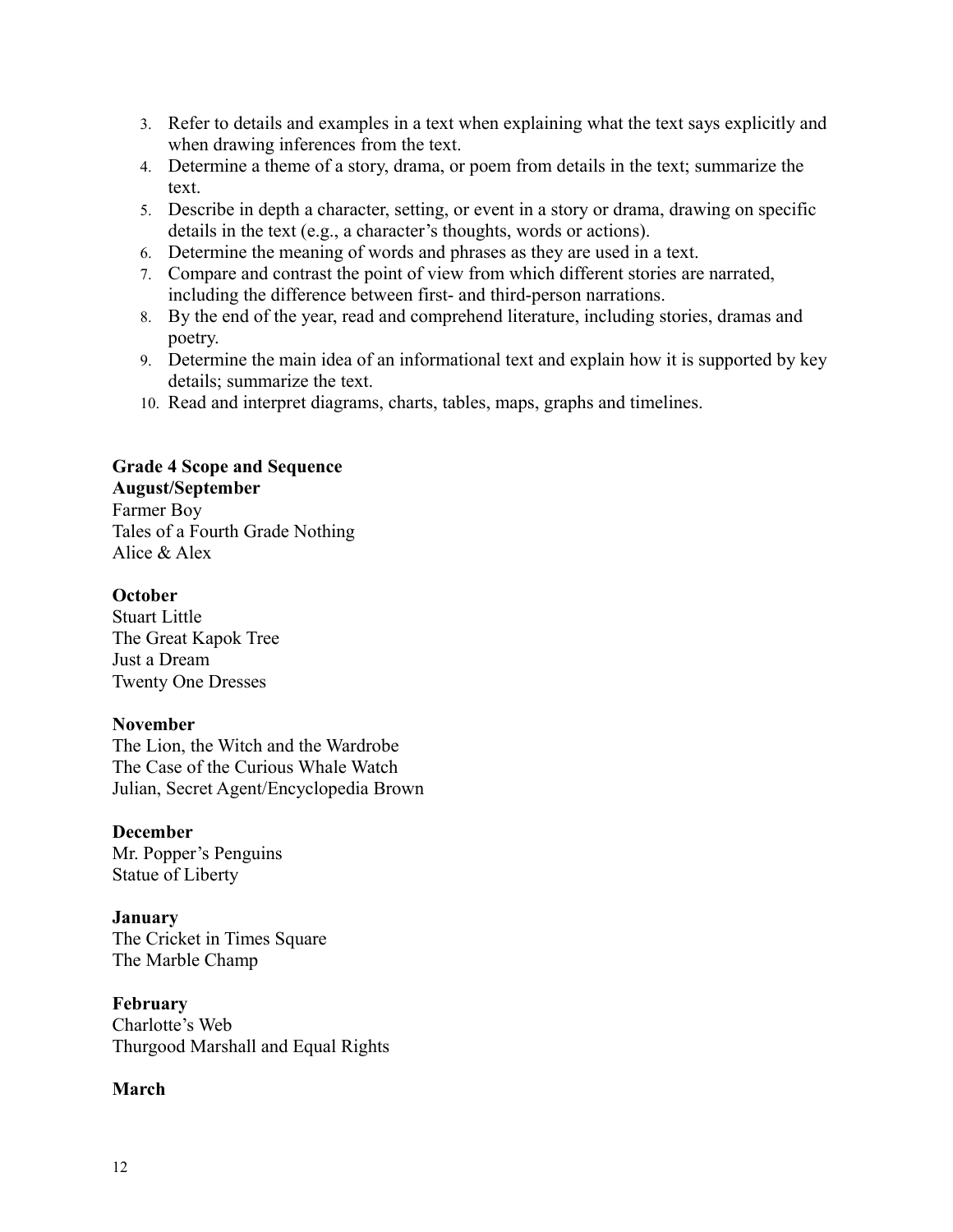Caddie Woodlawn Elliot's House

#### **April**

Island of the Blue Dolphins June 29, 1999 Look, Ma! There's an Alligator in the Toilet

### **May**

Because of Winn-Dixie No One is Going to Nashville Paul Bunyan

### **Grade 4 Resources**

Imagine – Innovations to Literacy – Houghton Mifflin 1996 Literacy Activity Book to accompany Imagine Copy Masters Personal Classroom Teacher Resource Books

# **5 th -6th Grade Objectives**

By the end of grade 6 the students will:

- 1. understand sequence of events
- 2. be able to categorize and classify
- 3. identify the topic, the main idea and supporting details
- 4. know the difference between fact and opinion
- 5. be able to compare and contrast
- 6. predict outcomes in stories
- 7. have the ability to problem solve and make decisions
- 8. understand cause and effect
- 9. be able to follow directions
- 10. draw conclusions and make generalizations
- 11. be able to summarize and analyze a story
- 12. be able to read and understand a complete book
- 13. make visual display based on a story read as a class
- 14. Be able to read, write, speak, and listen for a variety of purposes.
- 15. Be able to read and enjoy literature (poetry, narratives).
- 16. Be able to use mass media (newspapers, magazines, radio, television, movies, Internet, CD-ROM).
- 17. Be able to conduct research (locate, observe/gather, analyze, conclude).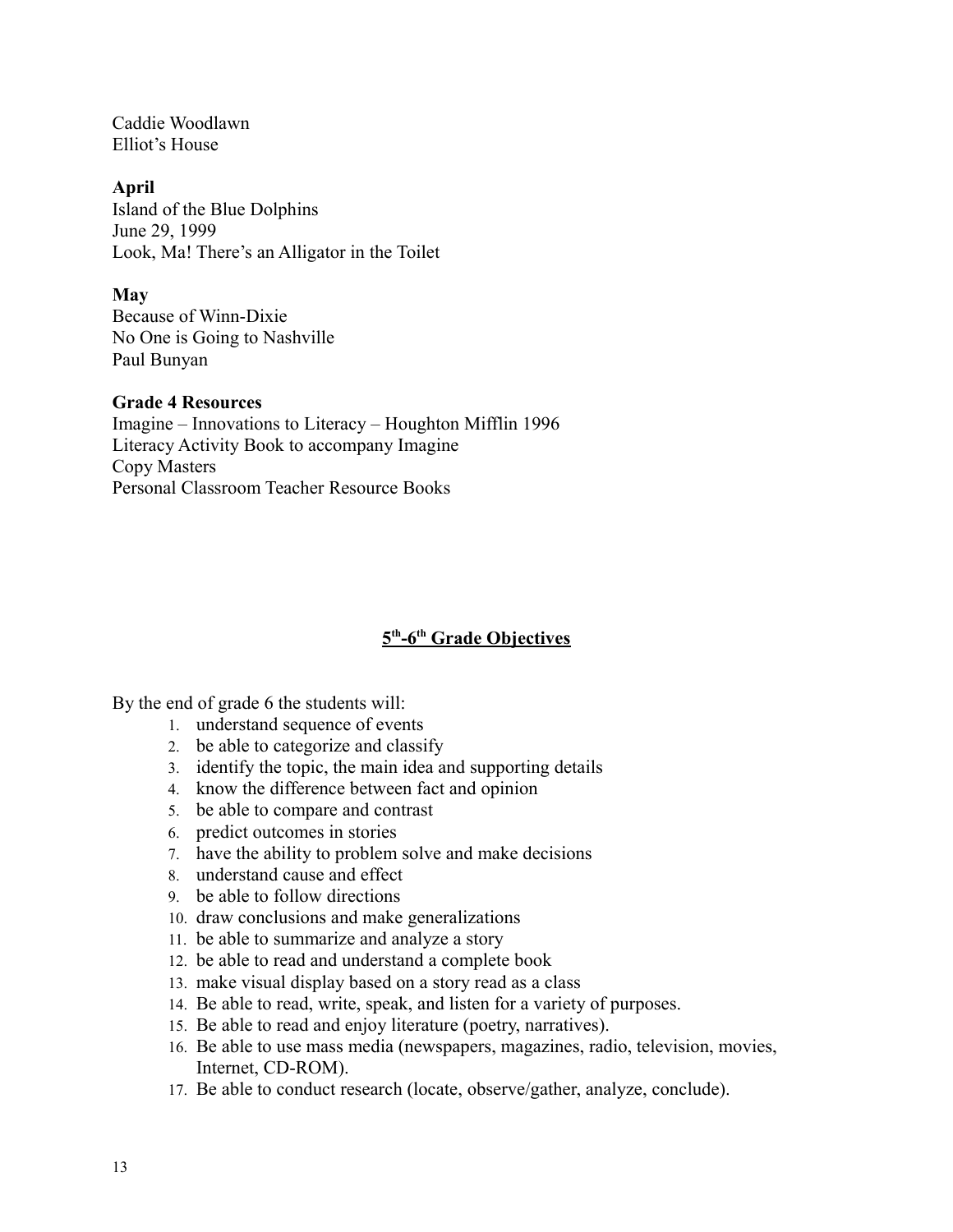- 18. Be able to read/write/present research report
- 19. Be able to advance vocabulary and reading rate with recreational reading and study of all subjects.
- 20. Be able to use visual clues, word form, and context to determine word meaning.
- 21. Be able to identify the meaning that applies to the context when a word has multiple meanings.
- 22. Be able to identify, understand, and use synonyms, antonyms, and homonyms.
- 23. Be able to alphabetize quickly and readily and use the dictionary with ease for a variety of purposes.
- 24. Be able to explain and summarize setting, plot, characters, problem, main event, and resolution of problem.
- 25. Be able to skim and scan and identify topic, events in sequence, and specific details.
- 26. Be able to draw and justify inferences.
- 27. Choose to read books in leisure time that are age appropriate and ability appropriate.
- 28. Read for the purpose of gaining information on topics of interest.
- 29. Adapt method and speed of reading to content and purpose.
- 30. Identify and describe literary elements such as character, setting, plot, point of view, and dialog.
- 31. Suggest realistic and logical alternative conclusions to a story.

## **7 th -8th Grade Objectives**

## **Knowledge Objectives:**

- 1. The students will read at least six different novels during both their  $7<sup>*</sup>$  grade year and their  $8<sup>*</sup>$ grade year.
- 2. The students will read a variety of novels during these two years. These varieties include the following: historical fiction (African American History; Mexican History; Nazi Holocaust; 17<sup>th</sup> Century America; American Revolution; 19<sup>th</sup> Century America; 19<sup>th</sup> Century Europe; 1930's America; and World War II); Adventure; Fantasy; Survival; and Entertainment
- 3. The students will learn new information about history and culture based upon the setting and events that take place in a novel.
- 4. The students will demonstrate knowledge of the various parts to the plot of a story. These include the following: setting – time and place; mood; main and minor characters; problem; key events; climax; theme, and resolution.
- 5. The students will learn the difference between a story written in first person and third person.
- 6. The students will learn to identify differing examples of color tricks used by authors. These include the following: similes, metaphors, personification; alliteration, hyperbole, and onomatopoeia.
- 7. The students will learn there are four ways to describe a character based on the character's words, actions, physical appearance, and inner feelings.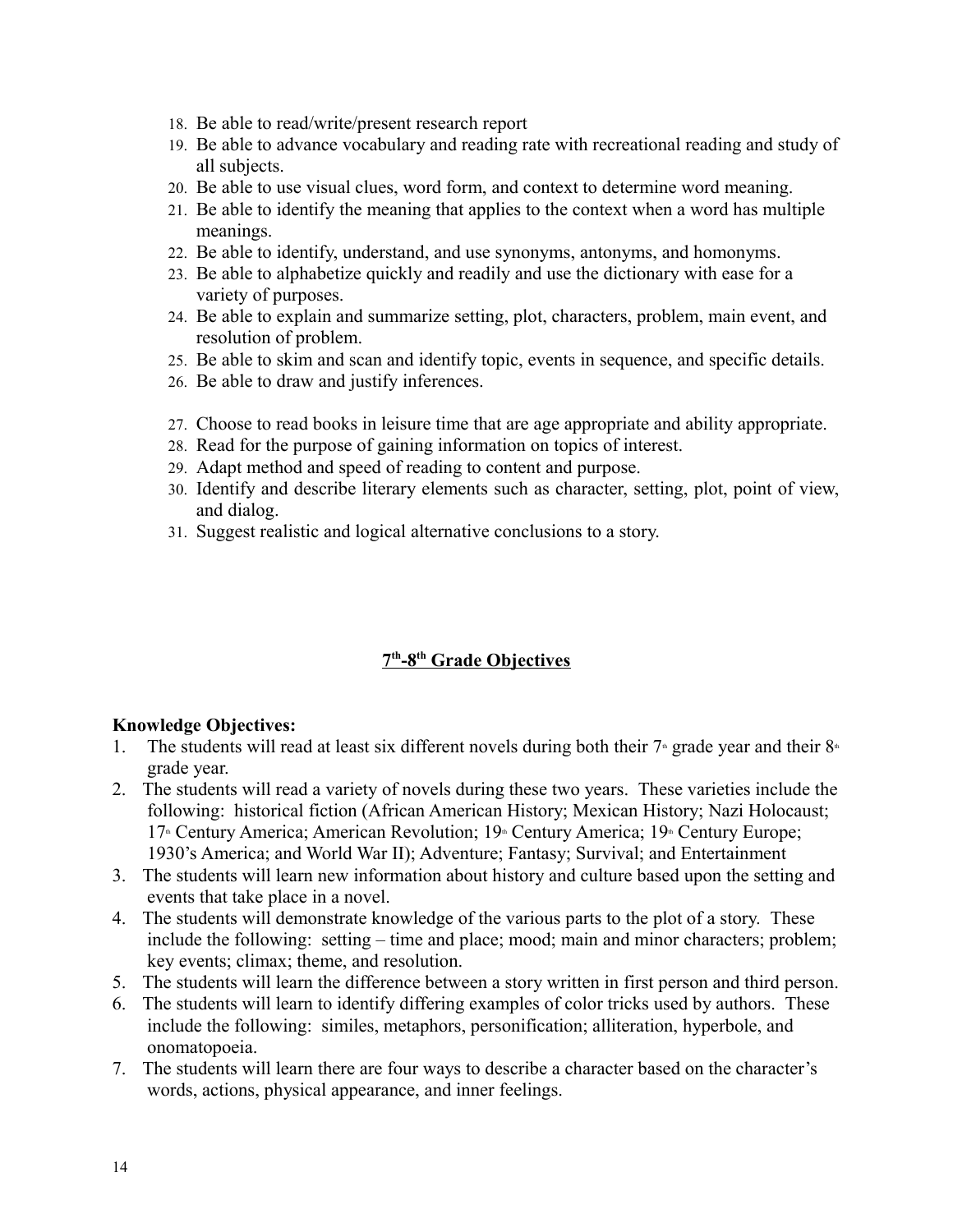- 8. The students will learn there are many graphic organizers that can be used to express various aspects to a novel. These include the following: story map; cause/effect charts; Venn diagrams; T-diagrams; KWL charts; and character webs.
- 9. The students will learn to identify differing types of cause and effect used in writing. This includes the following: one cause leads to many effects; many causes lead to one effect; and one cause leads to an effect which becomes a cause that leads to another effect, and so on.
- 10. The students will learn to identify the differences between historical facts and fictional material in writing.
- 11. The students will become familiar with new vocabulary by using the context of the word.

# **Skill / Behavior Objectives:**

- 1. The students will demonstrate comprehension skills by successfully
	- a. Completing comprehension quizzes
	- b. Writing summaries of their reading content which focus on the significant events for the assigned reading (SOS; Summarizers)

c. Drafting their own set of comprehension questions and participating in a student led literature circle

d. Participating in class discussions by answering questions related to the key events in the assigned reading

2. The students will demonstrate their opinion based on the assigned reading by

a. Writing a journal response expressing their opinion based on something in the reading (SOS)

b. Writing test responses where they are asked to express their opinion on a topic from the assigned book

c. Choosing various quotes and responding to those quotes (Double Entry Journal)

d. Orally sharing their opinion in class discussions where students are asked to evaluate a topic based on the assigned reading

- 3. The students will use visually representing skills by
	- a. Drafting a sketch related to a key concept in the assigned reading (SOS)
	- b. Constructing either a character or setting collage
	- c. Sketching scenes and including written explanations for the sketched scenes (Sequence Circle – graphic organizer)
	- d. Completing a final project related to the assigned story
- 4. The students will be able to identify the differing types of conflict in a story (conflict with society; conflict with nature; conflict with other characters; conflict with self) and be able to make a chart with examples for all four types and write a journal to the conflict that is most represented in the story (Conflict Chart and Paragraph Journal)
- 5. The students will use a graphic organizer to describe a character based on the character's words, actions, physical appearance, and inner feelings (Character Web)
- 6. The students will research and write about a topic related to historical content of the assigned novel (Research Journal)
- 7. The students will be able to write a compare and contrast paragraph where they evaluate two topics and show their similarities and differences through several concrete examples. (Compare/Contrast paragraphs)
- 8. The students will be able to connect a topic from the assigned novel and connect it to either their own life or another story in which they are familiar. (Connector)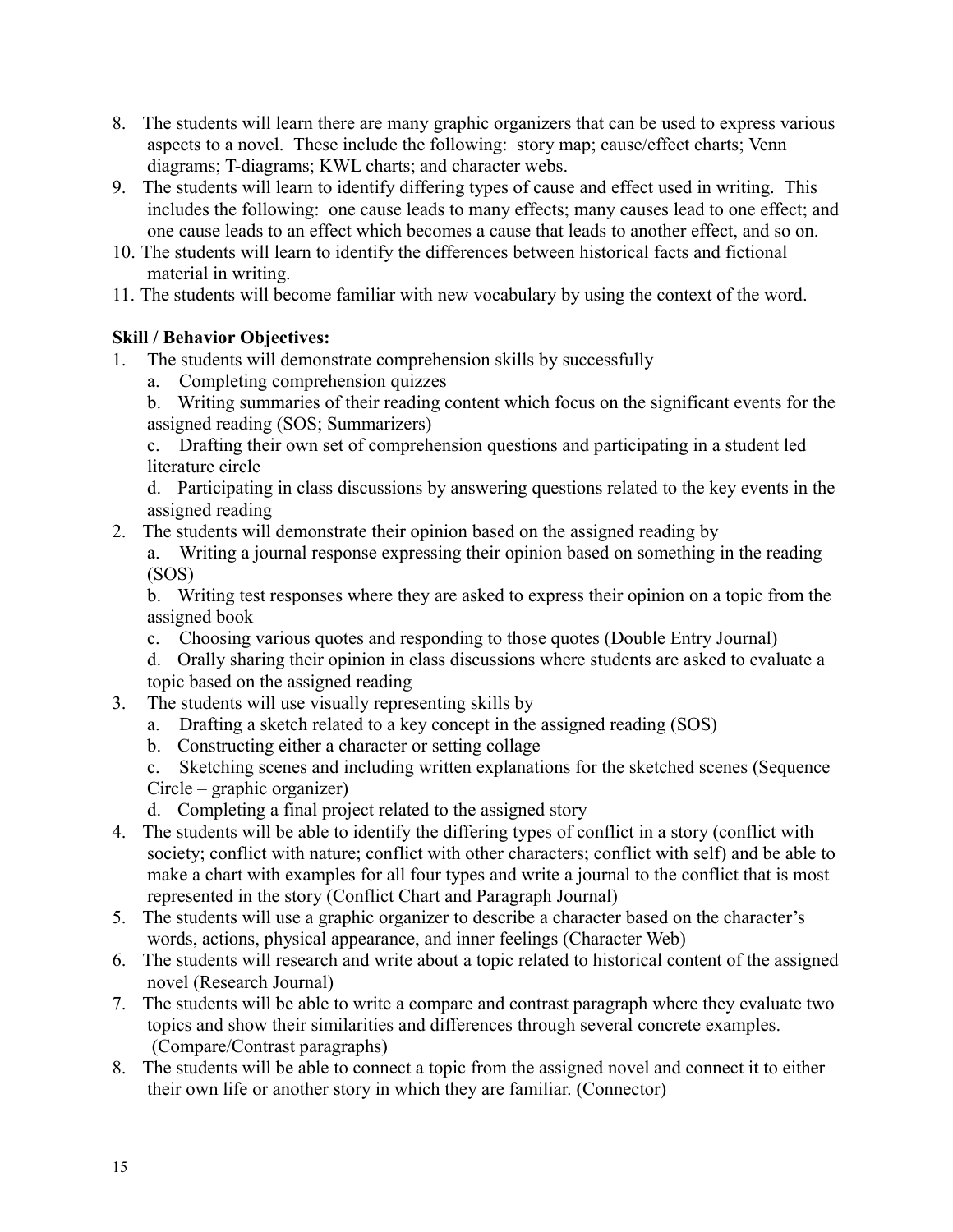- 12. The students will use graphic organizers to demonstrate Cause and Effect. They may use one or more of the following choices: one cause leads to many effects; many causes lead to one effect; and one cause leads to an effect which becomes a cause that leads to another effect, and so on. (Cause / Effect Graphic Organizer)
- 13. The students will make T-diagrams showing what parts of a novel are based on historical facts and what parts are fictional material (T-Diagram Graphic Organizer)
- 14. The students will write as a news reporter answering the key questions (Who? What? When? Where? and Why?) while writing a news report on a significant event in the novel. (News Article Journal)
- 15. The students will write a journal as if they are standing in the shoes of a character in the story. (Simulated Journal; Who am I Journal?)
- 16. The students will write persuasively as they try to argue a topic related to the novel. (Persuasive Journal)
- 17. The students will learn new vocabulary by using the suggested methods
	- a. Using the context around the unknown word
	- b. Looking up a definition for the word using either a dictionary or an Internet website
	- c. Using the word in a meaningful sentence

d. Identifying words that are synonyms, antonyms, words of lesser degree, and words of greater degree.

## **Attitude Objectives:**

- 1. As the students improve as readers, they will grow in an appreciation for the Bible and eagerly read, hear, and learn it. They will understand this is the means the Holy Spirit uses to grow their faith. *Faith comes from hearing the message, and the message is heard through the word of Christ.* (Romans 10:17)
- 2. The students will develop a joy for reading as they are exposed to a variety or reading novels during their years at St. Mark.
- 3. The students will develop self-confidence as readers as they practice both oral and silent reading by completing the assigned readings in the novels during school.
- 4. The students will develop an understanding that reading skills are necessary in life in many areas which include the following: school work, information on the Internet, cookbooks, how-to manuals, newspapers, magazines, subtitles to movies, highway signs, and grocery store / retail advertisements.
- 5. The students will be able to discern using their Christian principles to evaluate many parts to a novel including the language that is used in the novels, and the moral decisions made by characters within the novels.

# **Scope and Sequence**

Year #1

- 1. *Banner in the Sky* Historical Fiction (19<sup>th</sup> Century Europe); Survival; Adventure
- 2. *The Witch of Blackbird Pond* Historical Fiction (17<sup>th</sup> Century Colonial America)
- 3. *A Shadow of a Bull* Mexican History
- 4. *Crispin, The Cross of Lead* Historical Fiction (Middle Ages); Adventure
- 5. *Where the Read Fern Grows* Adventure
- 6. *To Kill a Mockingbird* African American History; Racism; Historical Fiction (1930's